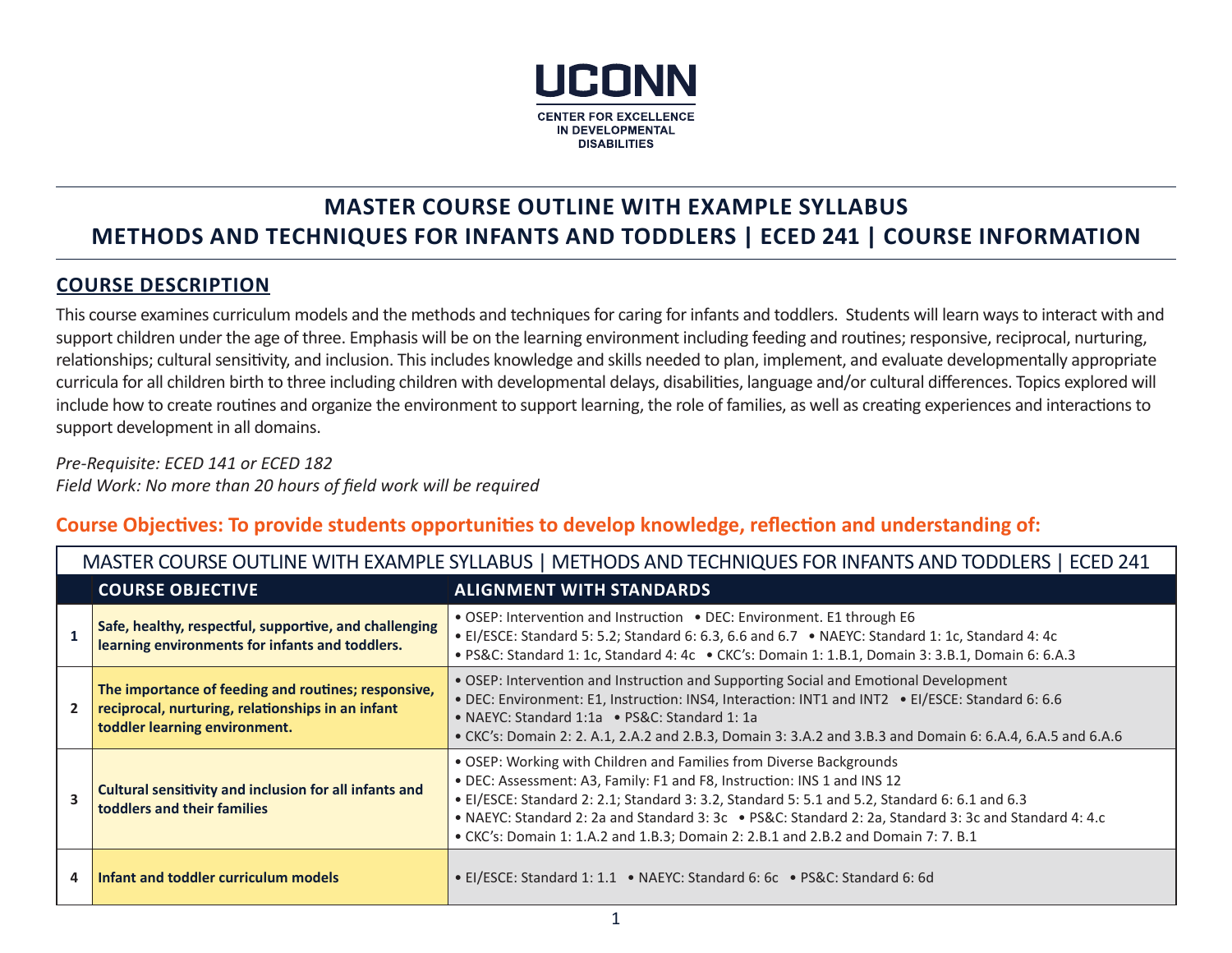| MASTER COURSE OUTLINE WITH EXAMPLE SYLLABUS   METHODS AND TECHNIQUES FOR INFANTS AND TODDLERS   ECED 241 |                                                                                                                                                                                                                                                                                                                   |                                                                                                                                                                                                                                                                                                                                                                                                                                                                                                                                                                                                                                                                                                                                                                                                                                                                                                                                                                                                  |  |  |  |
|----------------------------------------------------------------------------------------------------------|-------------------------------------------------------------------------------------------------------------------------------------------------------------------------------------------------------------------------------------------------------------------------------------------------------------------|--------------------------------------------------------------------------------------------------------------------------------------------------------------------------------------------------------------------------------------------------------------------------------------------------------------------------------------------------------------------------------------------------------------------------------------------------------------------------------------------------------------------------------------------------------------------------------------------------------------------------------------------------------------------------------------------------------------------------------------------------------------------------------------------------------------------------------------------------------------------------------------------------------------------------------------------------------------------------------------------------|--|--|--|
|                                                                                                          | <b>COURSE OBJECTIVE</b>                                                                                                                                                                                                                                                                                           | <b>ALIGNMENT WITH STANDARDS</b>                                                                                                                                                                                                                                                                                                                                                                                                                                                                                                                                                                                                                                                                                                                                                                                                                                                                                                                                                                  |  |  |  |
| 5                                                                                                        | The role of the Cycle of Intentional Teaching<br>in planning, implementing, and evaluating<br>individualized, developmentally appropriate<br>curricula for all children birth to three including<br>children with developmental delays, disabilities,<br>language and/or cultural differences.                    | . OSEP: Observing and Collecting Data for Progress Monitoring and Intervention and Instruction<br>· DEC: Assessment: A8 and A9, Instruction: INS3 through INS7<br>• EI/ESCE: Standard 4: 4.1, Standard 5: 5.2, Standard 6: 6.3 and 6.7<br>• NAEYC: Standard 3: 3a and 3b, Standard 4: 4b, 4c and 4d, Standard 5: 5c<br>· PS&C: Standard 3:3a, 3b, and 3c, Standard 4:4b and 4c, Standard 5: 5c, Standard 6: 6e<br>• CKC's: Domain 3: 3.A.1 and 3.A.3, Domain 4: 4. A.3                                                                                                                                                                                                                                                                                                                                                                                                                                                                                                                           |  |  |  |
| 6                                                                                                        | Individualized developmentally appropriate curricula<br>for specific children birth to three including children<br>with developmental delays, disabilities, language<br>and/or cultural differences.                                                                                                              | . OSEP: Observing and Collecting Data for Progress Monitoring and Intervention and Instruction<br>. DEC: Instruction: INS3 and INS4, Interaction, INT 2 and INT 4<br>• El/ESCE: Standard 1: 1.4, Standard 5: 5.2; Standard 6: 6.3 • NAEYC: Standard 4: 4c and Standard 5: 5c<br>· PS&C: Standard 4: 4b and 4c, Standard 5: 5c<br>• CKC's: Domain 2: 2.B.1, 2.B.2 and 2.B.3, Domain 3: 3.A.1 and 3.A.3                                                                                                                                                                                                                                                                                                                                                                                                                                                                                                                                                                                            |  |  |  |
| $\overline{7}$                                                                                           | Methods and techniques for working with infants<br>and toddlers including those with developmental<br>delays, disabilities, language and/or cultural<br>differences.                                                                                                                                              | . OSEP: Intervention and Instruction . DEC: Instruction: INS1 through INS13 and Interaction: INT1 through INT5<br>• El/ESCE: Standard 6:6.3, 6.5, 6.6 and 6.7 • NAEYC: Standard 4: 4b and 4c • PS&C: Standard 4: 4b and 4c<br>• CKC's: Domain 2: 2.B.2                                                                                                                                                                                                                                                                                                                                                                                                                                                                                                                                                                                                                                                                                                                                           |  |  |  |
| 8                                                                                                        | Planning individualized, developmentally<br>appropriate experiences for specific children birth to<br>three including children with developmental delays,<br>disabilities, language and/or cultural differences<br>using standards such as the Ct. Early Learning and<br><b>Development Standards (E.L.D.S.).</b> | . OSEP: Observing and Collecting Data for Progress Monitoring, Intervention and Instruction<br>. DEC: Assessment: A3, A8 and A9 and Instruction: INS 3 through 5<br>• E/I/ESCE: Standard 1: 1.2, 1.3 and 1.4, Standard 5: 5.1 and 5.2, Standard 6: 6.7<br>• NAEYC: Standard 1: 1c, Standard 4: 4b and 4c, Standard 5: 5b and 5c<br>. PS&C: Standard 1: 1d, Standard 4: 4b and 4c, Standard 5: 5b and 5c<br>• CKC's: Domain 1: 1.A.1 and 1.B.2, Domain 2: 2.A.1 and 2.B.1, Domain 3: 3.A.1 and 3.A.3, Domain 4: 4.A.3                                                                                                                                                                                                                                                                                                                                                                                                                                                                             |  |  |  |
| 9                                                                                                        | Implementing individualized developmentally<br>appropriate curricula for specific children birth to<br>three including children with developmental delays,<br>disabilities, language and/or cultural differences,                                                                                                 | . OSEP: Intervention and Instruction, Literacy and STEM and Supporting Social and Emotional Development<br>. DEC: Environment: E1 and E3, Instruction: INS2 through INS7<br>• E/I/ESCE: Standard 1: 1.2 and 1.4, Standard 5: 5.2 and Standard 6: 6.3, 6.5, 6.6 and 6.7<br>• NAEYC: Standard 1: 1c and Standard 4: 4b and 4c • PS&C: Standard 1: 1d, Standard 4: 4b and 4c<br>• CKC's: Domain 1: 1.A.1 and 1.B.3, Domain 2: 2.B.1, 2.B.2 and 2.B.3, Domain 3: 3.A.1 and 3.A.3                                                                                                                                                                                                                                                                                                                                                                                                                                                                                                                     |  |  |  |
| 10                                                                                                       | The impact of the role of the family on infants and<br>toddlers.                                                                                                                                                                                                                                                  | . OSEP: Working with Children and Families from Diverse Backgrounds, Engaging and Communicating with<br>Families, Collaboration and Supporting Social and Emotional Development<br>. DEC: Leadership: L3, Assessment: A2 and A6, Environment: E3 through E5; Family: F1 through F10, Instruction:<br>INS1 and INS2; Teaming and Collaboration: TC1, TC2, TC4 and TC5; Transition: TR2<br>· E/I/ESCE: Standard 2: 2.1, 2.2 and 2.3, Standard 3: 3.1 and 3.3, Standard 4: 4.1 through 4.4; Standard 5: 5.1;<br>Standard 6: 6.1. 6.2, and 6.3, Standard 7: 7.3<br>• NAEYC: Standard 2: 2a, 2b and 2c and Standard 3: 3d<br>· PS&C: Standard 2: 2a, 2b and 2c, Standard 3:3d and Standard 6: 6d<br>• CKC's: Domain 1: 1.A.2 and 1.B.3, Domain 2: 2.A.2, 2.B.1 and 2.B.2; Domain 3: 3.A.1, 3.A.2, 3.A.3, 3.B.1, 3.B.3<br>and 3.B.4; Domain 4: 4.A.3, 4.B.1 and 4.B.2, Domain 5: 5.A.1 through 5.A.3, 5.B1 and 5.B.2, 5.C.1, Domain 6:<br>6.A.1, 6.A.3, 6.A.4 and 6.A.5 and Domain 7: 7. A.4 and 7.B.1 |  |  |  |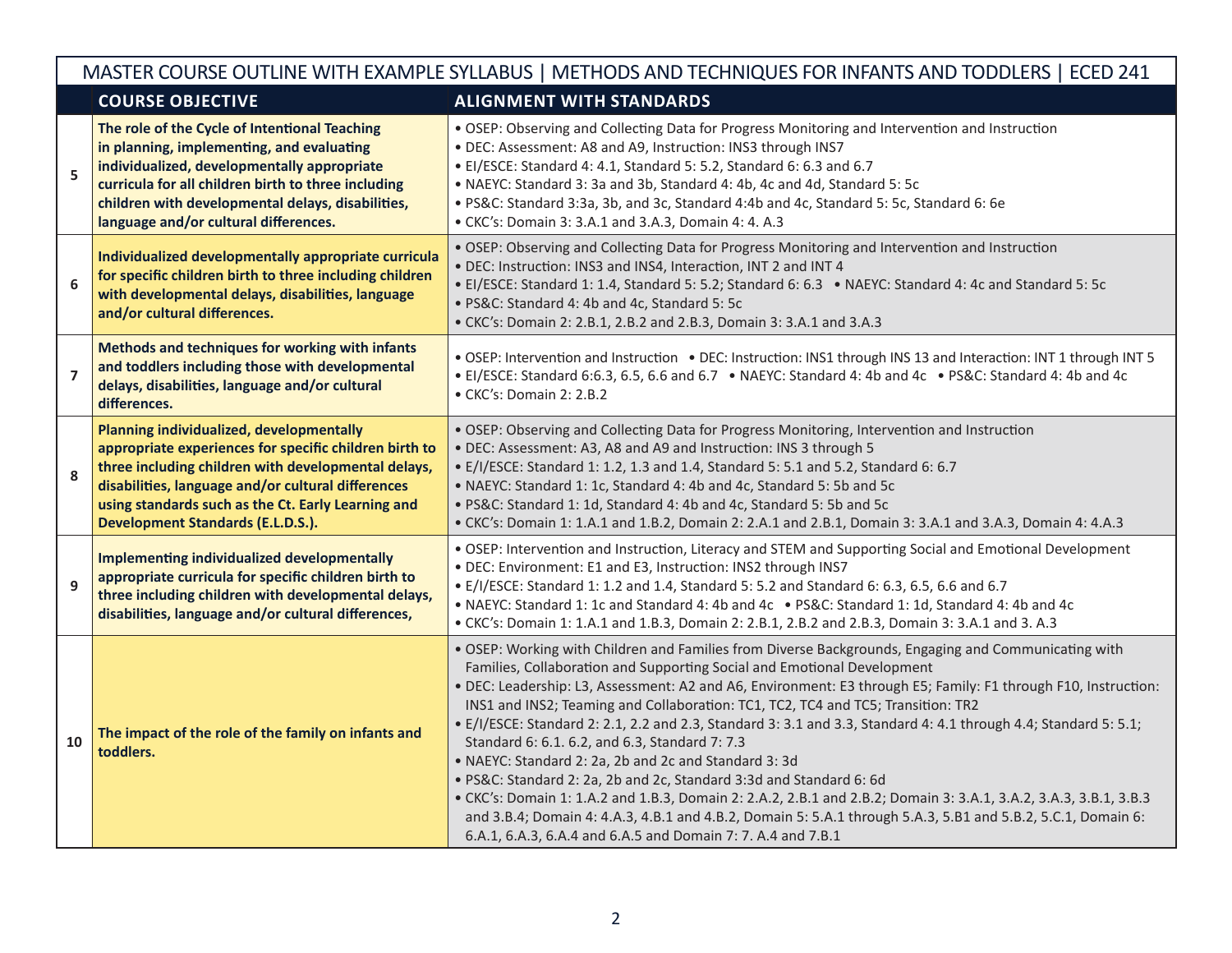# **Student Outcomes: Upon completion of this course, students will be able to:**

| MASTER COURSE OUTLINE WITH EXAMPLE SYLLABUS   METHODS AND TECHNIQUES FOR INFANTS AND TODDLERS   ECED 241 |                                                                                                                                                                                                                                                                                                                                                |                                                                                                                                                                                                                                                                                                                                                                                                                                                                                                                                   |  |  |
|----------------------------------------------------------------------------------------------------------|------------------------------------------------------------------------------------------------------------------------------------------------------------------------------------------------------------------------------------------------------------------------------------------------------------------------------------------------|-----------------------------------------------------------------------------------------------------------------------------------------------------------------------------------------------------------------------------------------------------------------------------------------------------------------------------------------------------------------------------------------------------------------------------------------------------------------------------------------------------------------------------------|--|--|
|                                                                                                          | <b>STUDENT OUTCOMES</b>                                                                                                                                                                                                                                                                                                                        | <b>ALIGNMENT WITH STANDARDS</b>                                                                                                                                                                                                                                                                                                                                                                                                                                                                                                   |  |  |
| $\mathbf{1}$                                                                                             | Analyze and design safe, healthy, respectful,<br>supportive, and challenging learning environments.<br>$*3$ and 6                                                                                                                                                                                                                              | • OSEP: Intervention and Instruction • DEC: Environment. E1 through E6<br>• El/ESCE: Standard 5: 5.2; Standard 6: 6.3, 6.6 and 6.7 • NAEYC: Standard 1: 1c; Standard 4: 4c<br>• PS&C: Standard 1: 1c, Standard 4: 4c • CKC's: Domain 1: 1.B.1, Domain 3: 3.B.1, Domain 6: 6.A.3                                                                                                                                                                                                                                                   |  |  |
| $\mathbf{2}$                                                                                             | Recognize the importance of and evaluate feeding<br>and routines; responsive, reciprocal, nurturing,<br>relationships in an infant toddler learning<br>environment.                                                                                                                                                                            | • OSEP: Intervention and Instruction and Supporting Social and Emotional Development<br>• DEC: Environment: E1, Instruction: INS4 and Interaction: INT1 and INT2 • EI/ESCE: Standard 6: 6.6<br>• NAEYC: Standard 1:1a • PS&C: Standard 1: 1a<br>• CKC's: Domain 2: 2. A.1, 2.A.2 and 2.B.3, Domain 3: 3.A.2 and 3.B.3; Domain 6: 6.A.4, 6.A.5 and 6.A.6                                                                                                                                                                           |  |  |
| $\overline{\mathbf{3}}$                                                                                  | Relate/articulate components of cultural sensitivity<br>and inclusion for all infants and toddlers and their<br>families.<br>$*_{10}$                                                                                                                                                                                                          | . OSEP: Working with Children and Families from Diverse Backgrounds<br>. DEC: Assessment: A3, Family: F1 and F8, Instruction: INS 1 and INS 12<br>• El/ESCE: Standard 2: 2.1, Standard 3: 3.2, Standard 5: 5.1 and 5.2, Standard 6: 6.1 and 6.3<br>• NAEYC: Standard 2: 2a and Standard 3: 3c • PS&C: Standard 2: 2a, Standard 3: 3c, Standard 4: 4.c<br>• CKC's: Domain 1: 1.A.2 and 1.B.3; Domain 2: 2.B.1 and 2.B.2, Domain 7: 7. B.1                                                                                          |  |  |
| 4                                                                                                        | Identify Infant and toddler curriculum models.                                                                                                                                                                                                                                                                                                 | • El/ESCE: Standard 1: 1.1 • NAEYC: Standard 6: 6c • PS&C: Standard 6: 6d                                                                                                                                                                                                                                                                                                                                                                                                                                                         |  |  |
| 5                                                                                                        | <b>Examine the role of the Cycle of Intentional</b><br>Teaching in planning, implementing, and evaluating<br>individualized, developmentally appropriate<br>curricula for all children birth to three including<br>children with developmental delays, disabilities,<br>language and/or cultural differences.<br>$*7,8, and 9$                 | . OSEP: Observing and Collecting Data for Progress Monitoring and Intervention and Instruction<br>. DEC: Assessment: A8 and A9, Instruction: INS3 through INS7<br>• El/ESCE: Standard 4: 4.1, Standard 5: 5.2, Standard 6: 6.3 and 6.7<br>• NAEYC: Standard 3: 3a and 3b, Standard 4: 4b, 4c and 4d, Standard 5: 5c<br>· PS&C: Standard 3:3a, 3b, and 3c, Standard 4:4b and 4c, Standard 5: 5c, Standard 6: 6e<br>• CKC's: Domain 3: 3.A.1 and 3.A.3, Domain 4: 4. A.3                                                            |  |  |
| 6                                                                                                        | Examine individualized developmentally appropriate<br>experiences for specific children birth to three<br>including children with developmental delays,<br>disabilities, language and/or cultural differences.<br>*4, 11 and 13                                                                                                                | . OSEP: Observing and Collecting Data for Progress Monitoring and Intervention and Instruction<br>. DEC: Instruction: INS3 and INS4 and Interaction, INT 2 and INT 4<br>• El/ESCE: Standard 1: 1.4, Standard 5: 5.2; Standard 6: 6.3 • NAEYC: Standard 4: 4c and Standard 5: 5c<br>• PS&C: Standard 4: 4b and 4c, Standard 5: 5c • CKC's: Domain 2: 2.B.1, 2.B.2 and 2.B.3, Domain 3: 3.A.1 and 3.A.3                                                                                                                             |  |  |
| $\overline{7}$                                                                                           | Evaluate methods and techniques for working with<br>infants and toddlers.<br>$*_{5}$                                                                                                                                                                                                                                                           | • OSEP: Intervention and Instruction • DEC: Instruction: INS1 through INS 13 and Interaction: INT 1 through INT 5<br>• El/ESCE: Standard 6:6.3, 6.5, 6.6 and 6.7 • NAEYC: Standard 4: 4b and 4c • PS&C: Standard 4: 4b and 4c<br>• CKC's: Domain 2: 2.B.2                                                                                                                                                                                                                                                                         |  |  |
| 8                                                                                                        | Plan individualized, developmentally appropriate<br>experiences for a specific group of children birth to<br>three including children with developmental delays,<br>disabilities, language and/or cultural differences<br>using standards such as the Ct. Early Learning and<br><b>Development Standards (E.L.D.S.).</b><br>$*1,4, 12, and 13$ | . OSEP: Observing and Collecting Data for Progress Monitoring, Intervention, and Instruction<br>. DEC: Assessment: A3, A8 and A9 and Instruction: INS 3 through 5<br>• E/I/ESCE: Standard 1: 1.2, 1.3 and 1.4, Standard 5: 5.1 and 5.2 and Standard 6: 6.7<br>• NAEYC: Standard 1: 1c, Standard 4: 4b and 4c and Standard 5: 5b and 5c<br>• PS&C: Standard 1: 1d, Standard 4: 4b and 4c and Standard 5: 5b and 5c<br>• CKC's: Domain 1: 1.A.1 and 1.B.2, Domain 2: 2.A.1 and 2.B.1, Domain 3: 3.A.1 and 3.A.3 and Domain 4: 4.A.3 |  |  |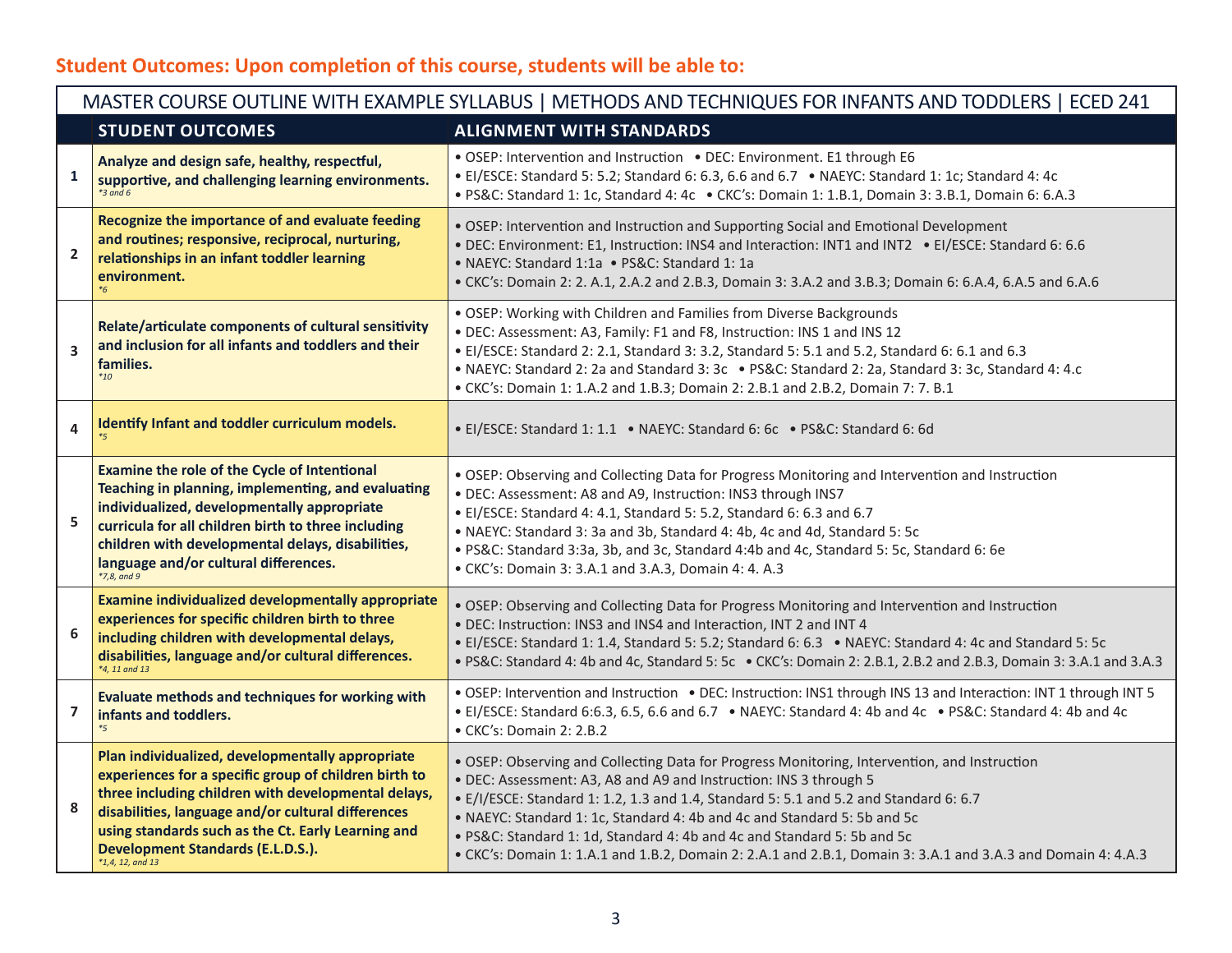#### MASTER COURSE OUTLINE WITH EXAMPLE SYLLABUS | METHODS AND TECHNIQUES FOR INFANTS AND TODDLERS | ECED 241 **STUDENT OUTCOMES ALIGNMENT WITH STANDARDS 9 Implement individualized developmentally appropriate curricula for specific children birth to three including children with developmental delays, disabilities, language and/or cultural differences.** • OSEP: Intervention and Instruction, Literacy and STEM and Supporting Social and Emotional Development • DEC: Environment: E1 and E3, Instruction: INS2 through INS7 • E/I/ESCE: Standard 1: 1.2 and 1.4, Standard 5: 5.2 and Standard 6: 6.3, 6.5, 6.6 and 6.7 • NAEYC: Standard 1: 1c and Standard 4: 4b and 4c • PS&C: Standard 1: 1d, Standard 4: 4b and 4c • CKC's: Domain 1: 1.A.1 and 1.B.3, Domain 2: 2.B.1, 2.B.2 and 2.B.3, Domain 3: 3.A.1 and 3. A.3 **10 Connect the role of the family to positive outcomes for infants and toddlers.** *\*2* • OSEP: Working with Children and Families from Diverse Backgrounds, • Engaging and Communicating with Families, Collaboration and Supporting Social and Emotional Development • DEC: Leadership: L3, Assessment: A2 and A6, Environment: E3 through E5; Family: F1 through F10, Instruction: INS1 and INS2; Teaming and Collaboration: TC1, TC2, TC4 and TC5; Transition: TR2 • E/I/ESCE: Standard 2: 2.1, 2.2 and 2.3, Standard 3: 3.1 and 3.3, Standard 4: 4.1 through 4.4; Standard 5: 5.1; Standard 6: 6.1. 6.2, and 6.3 and Standard 7: 7.3 • NAEYC: Standard 2: 2a, 2b and 2c and Standard 3: 3d • PS&C: Standard 2: 2a, 2b and 2c, Standard 3:3d and Standard 6: 6d • CKC's: Domain 1: 1.A.2 and 1.B.3, Domain 2: 2.A.2, 2.B.1 and 2.B.2; Domain 3: 3.A.1, 3.A.2, 3.A.3, 3.B.1, 3.B.3 and 3.B.4; Domain 4: 4.A.3, 4.B.1 and 4.B.2, Domain 5: 5.A.1 through 5.A.3, 5.B1 and 5.B.2, 5.C.1, Domain 6: 6.A.1, 6.A.3, 6.A.4 and 6.A.5 and Domain 7: 7. A.4 and 7.B.1

*\*Alignment with course template.*

## **Course Content: The following topics will be covered:**

| MASTER COURSE OUTLINE WITH EXAMPLE SYLLABUS   METHODS AND TECHNIQUES FOR INFANTS AND TODDLERS  <br><b>ECED 241</b> |                                                                                                                                                           |                                                                                                                                                                                                                                                                                                                                                                                                                                                      |  |  |
|--------------------------------------------------------------------------------------------------------------------|-----------------------------------------------------------------------------------------------------------------------------------------------------------|------------------------------------------------------------------------------------------------------------------------------------------------------------------------------------------------------------------------------------------------------------------------------------------------------------------------------------------------------------------------------------------------------------------------------------------------------|--|--|
|                                                                                                                    | <b>COURSE CONTENT</b>                                                                                                                                     | <b>ALIGNMENT WITH STANDARDS</b>                                                                                                                                                                                                                                                                                                                                                                                                                      |  |  |
|                                                                                                                    | Safe, healthy, respectful, supportive, and challenging<br>learning environments.                                                                          | • OSEP: Intervention and Instruction • DEC: Environment. E1 through E6<br>• El/ESCE: Standard 5: 5.2 and Standard 6: 6.3, 6.6 and 6.7 • NAEYC: Standard 1: 1c and Standard 4: 4c<br>• PS&C: Standard 1: 1c and Standard 4: 4c • CKC's: Domain 1: 1.B.1, Domain 3: 3.B.1 and Domain 6: 6.A.3                                                                                                                                                          |  |  |
|                                                                                                                    | The importance of and evaluate feeding and<br>routines; responsive, reciprocal, nurturing,<br>relationships in an infant toddler learning<br>environment. | . OSEP: Intervention and Instruction and Supporting Social and Emotional Development<br>. DEC: Environment: E1, Instruction: INS4, Interaction: INT1 and INT2, . El/ESCE: Standard 6: 6.6<br>• NAEYC: Standard 1:1a • PS&C: Standard 1:1a<br>• CKC's: Domain 2: 2. A.1, 2.A.2 and 2.B.3, Domain 3: 3.A.2, 3.B.3 and Domain 6: 6.A.4, 6.A.5 and 6.A.6                                                                                                 |  |  |
|                                                                                                                    | Components of cultural sensitivity and inclusion for<br>all infants and toddlers and their families.                                                      | • OSEP: Working with Children and Families from Diverse Backgrounds<br>. DEC: Assessment: A3, Family: F1 and F8 and Instruction: INS 1 and INS 12<br>• El/ESCE: Standard 2: 2.1; Standard 3: 3.2, Standard 5: 5.1 and 5.2 and Standard 6: 6.1 and 6.3<br>• NAEYC: Standard 2: 2a and Standard 3: 3c • PS&C: Standard 2: 2a, Standard 3: 3c and Standard 4: 4.c<br>• CKC's: Domain 1: 1.A.2 and 1.B.3; Domain 2: 2.B.1 and 2.B.2 and Domain 7: 7. B.1 |  |  |
| 4                                                                                                                  | <b>Infant Toddler Curriculum Models.</b>                                                                                                                  | • El/ESCE: Standard 1: 1.1 • NAEYC: Standard 6: 6c • PS&C: Standard 6: 6d                                                                                                                                                                                                                                                                                                                                                                            |  |  |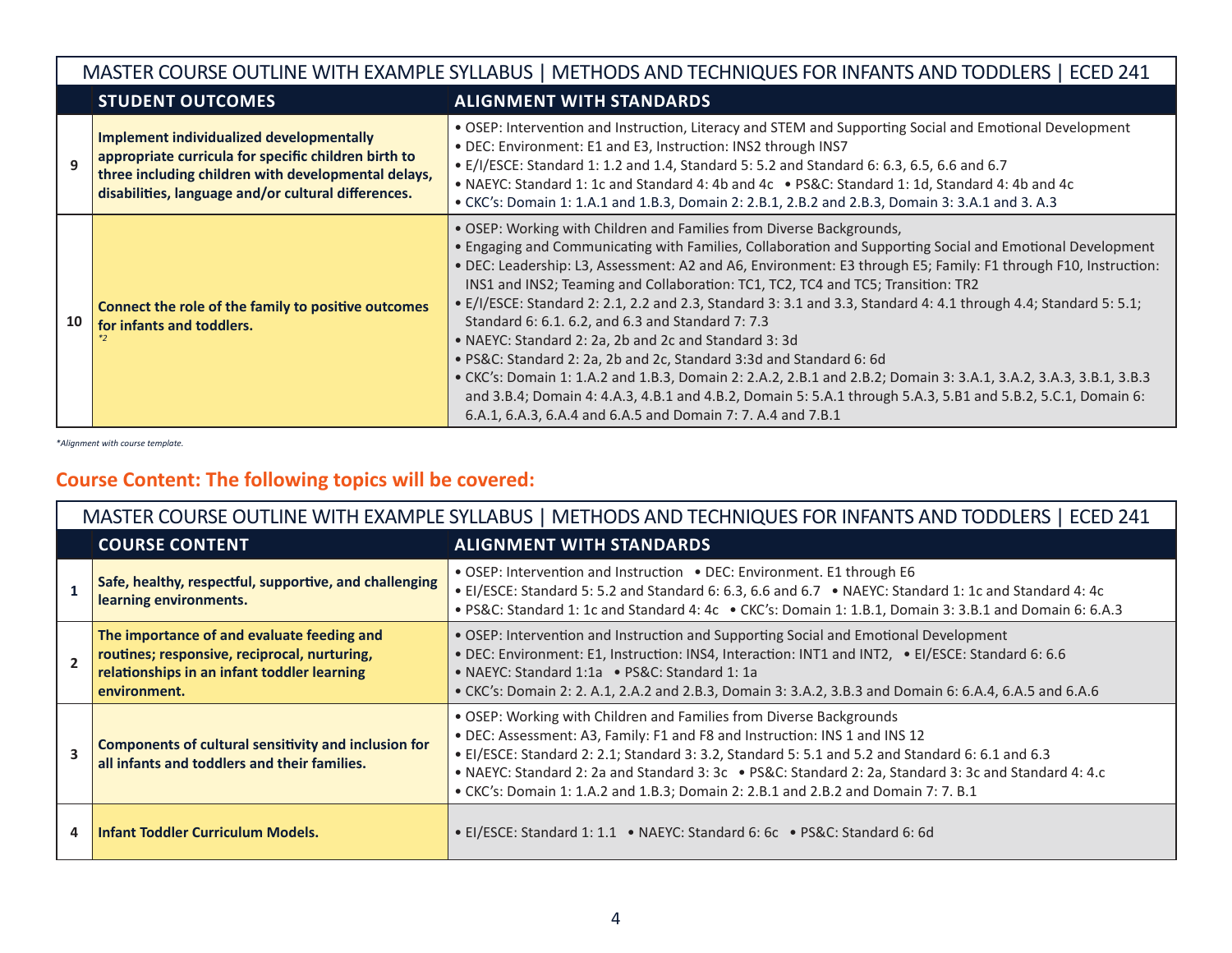|                  | MASTER COURSE OUTLINE WITH EXAMPLE SYLLABUS   METHODS AND TECHNIQUES FOR INFANTS AND TODDLERS   ECED 241                                                                                                                                                                                                        |                                                                                                                                                                                                                                                                                                                                                                                                                                                                                                                                                                                                                                                                                                                                                                                                                                                                                                                                                                                                       |  |  |  |  |
|------------------|-----------------------------------------------------------------------------------------------------------------------------------------------------------------------------------------------------------------------------------------------------------------------------------------------------------------|-------------------------------------------------------------------------------------------------------------------------------------------------------------------------------------------------------------------------------------------------------------------------------------------------------------------------------------------------------------------------------------------------------------------------------------------------------------------------------------------------------------------------------------------------------------------------------------------------------------------------------------------------------------------------------------------------------------------------------------------------------------------------------------------------------------------------------------------------------------------------------------------------------------------------------------------------------------------------------------------------------|--|--|--|--|
|                  | <b>COURSE CONTENT</b>                                                                                                                                                                                                                                                                                           | <b>ALIGNMENT WITH STANDARDS</b>                                                                                                                                                                                                                                                                                                                                                                                                                                                                                                                                                                                                                                                                                                                                                                                                                                                                                                                                                                       |  |  |  |  |
| 5                | The Cycle of Intentional Teaching in planning,<br>implementing, and evaluating individualized,<br>developmentally appropriate curricula for all<br>children birth to three including children with<br>developmental delays, disabilities, language and/or<br>cultural differences.                              | . OSEP: Observing and Collecting Data for Progress Monitoring and Intervention and Instruction<br>. DEC: Assessment: A8 and A9, Instruction: INS3 through INS7<br>• EI/ESCE: Standard 4: 4.1, Standard 5: 5.2, Standard 6: 6.3 and 6.7<br>• NAEYC: Standard 3: 3a and 3b, Standard 4: 4b, 4c and 4d, Standard 5: 5c<br>• PS&C: Standard 3:3a, 3b, and 3c, Standard 4:4b and 4c, Standard 5: 5c, Standard 6: 6e<br>• CKC's: Domain 3: 3.A.1 and 3.A.3, Domain 4: 4. A.3                                                                                                                                                                                                                                                                                                                                                                                                                                                                                                                                |  |  |  |  |
| $\boldsymbol{6}$ | Individualized developmentally appropriate curricula<br>for specific children birth to three including children<br>with developmental delays, disabilities, language<br>and/or cultural differences.                                                                                                            | . OSEP: Observing and Collecting Data for Progress Monitoring and Intervention and Instruction<br>• DEC: Instruction: INS3 and INS4 and Interaction: INT 2 and INT 4<br>• El/ESCE: Standard 1: 1.4, Standard 5: 5.2 and Standard 6: 6.3 • NAEYC: Standard 4: 4c and Standard 5: 5c<br>• PS&C: Standard 4: 4b and 4c and Standard 5: 5c • CKC's: Domain 2: 2.B.1, 2.B.2 and 2.B.3, Domain 3: 3.A.1 and 3.A.3                                                                                                                                                                                                                                                                                                                                                                                                                                                                                                                                                                                           |  |  |  |  |
| $\overline{7}$   | Methods and techniques for working with infants<br>and toddlers.                                                                                                                                                                                                                                                | . OSEP: Intervention and Instruction . DEC: Instruction: INS1 through INS 13 and Interaction: INT 1 through INT 5<br>• El/ESCE: Standard 6:6.3, 6.5, 6.6 and 6.7 • NAEYC: Standard 4: 4b and 4c • PS&C: Standard 4: 4b and 4c<br>• CKC's: Domain 2: 2.B.2                                                                                                                                                                                                                                                                                                                                                                                                                                                                                                                                                                                                                                                                                                                                             |  |  |  |  |
| 8                | Planning individualized, developmentally<br>appropriate curricula for specific children birth to<br>three including children with developmental delays,<br>disabilities, language and/or cultural differences<br>using standards such as the Ct. Early Learning and<br><b>Development Standards (E.L.D.S.).</b> | . OSEP: Observing and Collecting Data for Progress Monitoring, Intervention, and Instruction<br>. DEC: Assessment: A3, A8 and A9, Instruction: INS 3 through 5<br>• E/I/ESCE: Standard 1: 1.2, 1.3 and 1.4, Standard 5: 5.1 and 5.2 and Standard 6: 6.7<br>• NAEYC: Standard 1: 1c, Standard 4: 4b and 4c and Standard 5: 5b and 5c<br>• PS&C: Standard 1: 1d, Standard 4: 4b and 4c and Standard 5: 5b and 5c<br>• CKC's: Domain 1: 1.A.1 and 1.B.2, Domain 2: 2.A.1 and 2.B.1, Domain 3: 3.A.1 and 3.A.3 and Domain 4: 4.A.3                                                                                                                                                                                                                                                                                                                                                                                                                                                                        |  |  |  |  |
| 9                | Implementing individualize developmentally<br>appropriate curricula for specific children birth to<br>three including children with developmental delays,<br>disabilities, language and/or cultural differences.                                                                                                | . OSEP: Intervention and Instruction, Literacy and STEM and Supporting Social and Emotional Development<br>. DEC: Environment: E1 and E3, Instruction: INS2 through INS7<br>• E/I/ESCE: Standard 1: 1.2 and 1.4, Standard 5: 5.2 and Standard 6: 6.3, 6.5, 6.6 and 6.7<br>• NAEYC: Standard 1: 1c and Standard 4: 4b and 4c<br>• PS&C: Standard 1: 1d and Standard 4: 4b and 4c<br>• CKC's: Domain 1: 1.A.1 and 1.B.3, Domain 2: 2.B.1, 2.B.2 and 2.B.3 and Domain 3: 3.A.1 and 3.A.3                                                                                                                                                                                                                                                                                                                                                                                                                                                                                                                 |  |  |  |  |
| 10               | Connecting the role of the family to positive<br>outcomes for infants and toddlers.                                                                                                                                                                                                                             | . OSEP: Working with Children and Families from Diverse Backgrounds,<br>. Engaging and Communicating with Families, Collaboration and Supporting Social and Emotional Development<br>. DEC: Leadership: L3, Assessment: A2 and A6, Environment: E3 through E5; Family: F1 through F10, Instruction:<br>INS1 and INS2; Teaming and Collaboration: TC1, TC2, TC4 and TC5 and Transition: TR2<br>. E/I/ESCE: Standard 2: 2.1, 2.2 and 2.3, Standard 3: 3.1 and 3.3, Standard 4: 4.1 through 4.4; Standard 5: 5.1;<br>Standard 6: 6.1. 6.2, and 6.3 and Standard 7: 7.3<br>• NAEYC: Standard 2: 2a, 2b and 2c and Standard 3: 3d<br>· PS&C: Standard 2: 2a, 2b and 2c, Standard 3:3d and Standard 6: 6d<br>• CKC's: Domain 1: 1.A.2 and 1.B.3, Domain 2: 2.A.2, 2.B.1 and 2.B.2; Domain 3: 3.A.1, 3.A.2, 3.A.3, 3.B.1, 3.B.3<br>and 3.B.4; Domain 4: 4.A.3, 4.B.1 and 4.B.2, Domain 5: 5.A.1 through 5.A.3, 5.B1 and 5.B.2, 5.C.1, Domain 6:<br>6.A.1, 6.A.3, 6.A.4 and 6.A.5, Domain 7: 7. A.4 and 7.B.1 |  |  |  |  |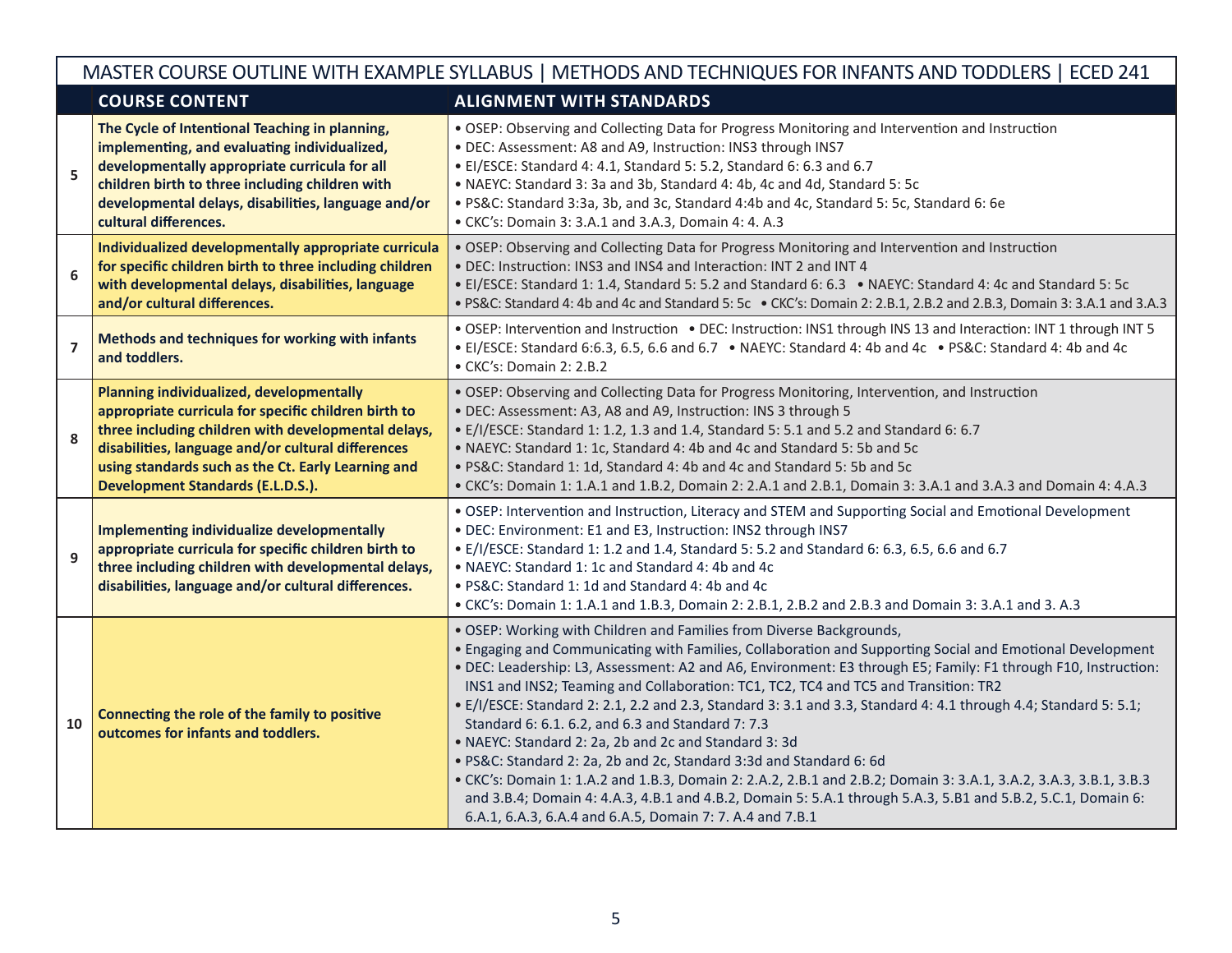## **STANDARDS**

CT State Core Knowledge and Competencies (CKC) *<https://www.ctoec.org/wp-content/uploads/2019/12/CKC-Professionals-Framework-2016.pdf>*

Early Intervention/Early Childhood Special Education (EI/ECSE) *[https://exceptionalchildren.org/standards/initial-practice-based-standards-early](https://exceptionalchildren.org/standards/initial-practice-based-standards-early-interventionists-early-childhood-special-educators)[interventionists-early-childhood-special-educators](https://exceptionalchildren.org/standards/initial-practice-based-standards-early-interventionists-early-childhood-special-educators)* 

National Association for the Education of Young Children (NAEYC) *[https://www.naeyc.org/sites/default/files/globally-shared/downloads/PDFs/](https://www.naeyc.org/sites/default/files/globally-shared/downloads/PDFs/accreditation/higher-ed/2021_naeyc_higher_education_accreditation_standards.pdf) [accreditation/higher-ed/2021\\_naeyc\\_higher\\_education\\_accreditation\\_standards.pdf](https://www.naeyc.org/sites/default/files/globally-shared/downloads/PDFs/accreditation/higher-ed/2021_naeyc_higher_education_accreditation_standards.pdf)* 

Office of Special Education Programs (OSEP)

Professional Standards and Competencies for Early Childhood Educators (PS&C ECE) *[https://www.naeyc.org/sites/default/files/globally-shared/](https://www.naeyc.org/sites/default/files/globally-shared/downloads/PDFs/resources/position-statements/standards_and_competencies_ps.pdf) [downloads/PDFs/resources/position-statements/standards\\_and\\_competencies\\_ps.pdf](https://www.naeyc.org/sites/default/files/globally-shared/downloads/PDFs/resources/position-statements/standards_and_competencies_ps.pdf)* 

## **KEY EXPERIENCES**

- 1. Analyze images of infant toddler environments and design a healthy, respectful, supportive, and challenging learning environment.
- 2. Watch live or virtual feeding, diapering, dressing and transitions and identify the strategies used during these routines. Discuss the importance of responsive, reciprocal, nurturing, relationships in an infant toddler learning environment.
- 3. Watch and reflect on a video about cultural sensitivity and inclusion for all infants and toddlers and their families. *[https://eclkc.ohs.acf.hhs.gov/](https://eclkc.ohs.acf.hhs.gov/curriculum/teacher-time-series/infanttoddler-curriculum-series) [curriculum/teacher-time-series/infanttoddler-curriculum-series](https://eclkc.ohs.acf.hhs.gov/curriculum/teacher-time-series/infanttoddler-curriculum-series)*
- 4. Describe the components of a Developmentally Appropriate Curriculum and match Infant and toddler curriculum models to their key components. *<https://www.ctoec.org/storage/2020/01/CT-ELDS-Supplement-Meaningful-Curriculum.pdf>*
- 5. Introduce and examine the components of the CT O.E.C., Cycle of Intentional Teaching.
- 6. Examine individualized developmentally appropriate experiences for specific children birth to three including children with developmental delays, disabilities, language and/or cultural differences.
- 7. Evaluate methods and techniques for working with infants and toddlers.
- 8. Plan individualized, developmentally appropriate experiences for a specific group of children birth to three including children with developmental delays, disabilities, language and/or cultural differences using standards such as the Ct. Early Learning and Development Standards (E.L.D.S.).
- 9. Implement individualized developmentally appropriate experiences for specific children birth to three including children with developmental delays, disabilities, language and/or cultural differences.
- 10. Participate in a mock parent conference and describe the positive outcomes for infants and toddlers when there is a strong connection to the family.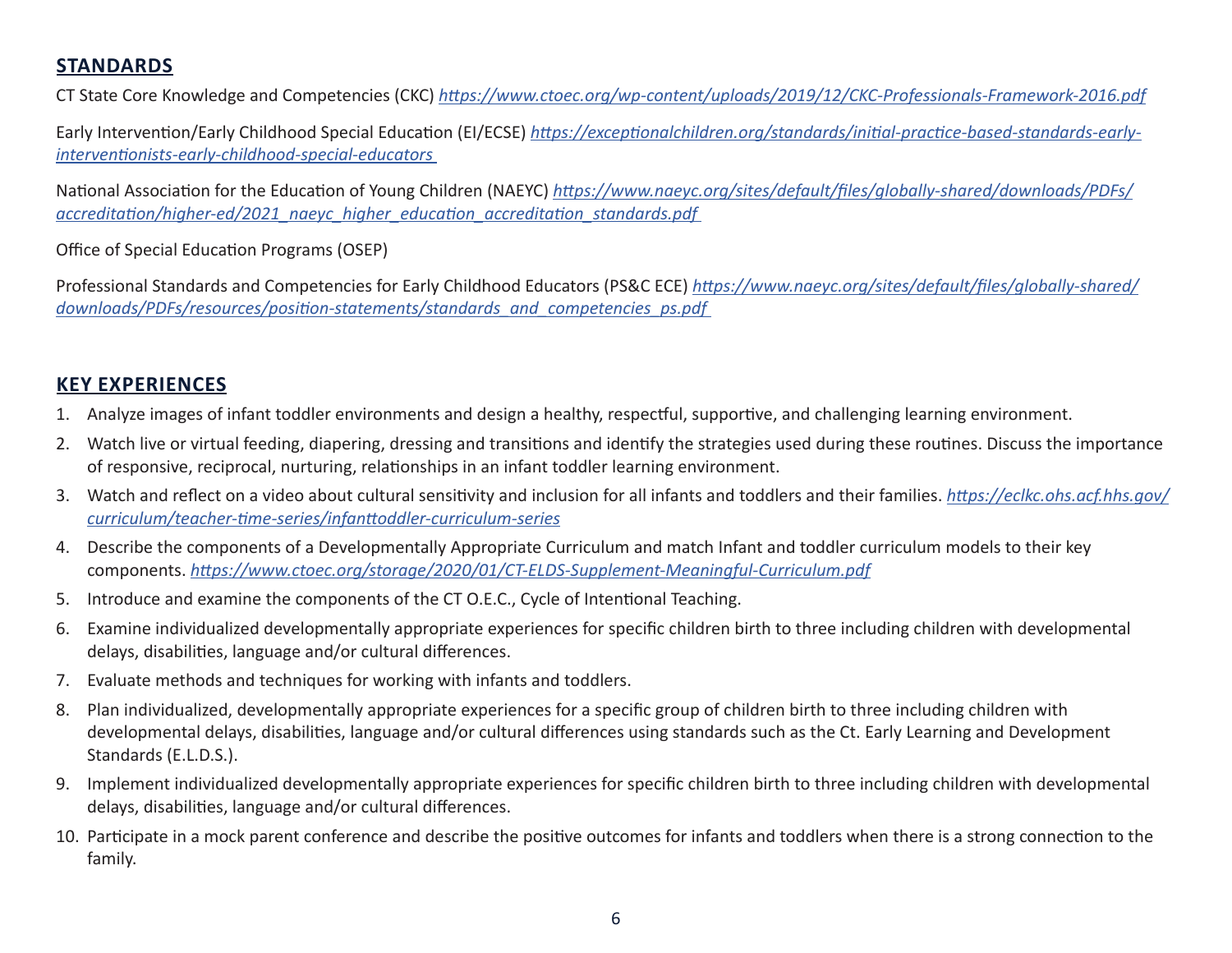## **RESOURCES**

#### **Books:**

- Day to Day the Relationship Way: Creating Responsive Programs for Infants and Toddlers, *<https://www.naeyc.org/resources/pubs/books/day-to-day>*
- Infants and Toddlers at Play, *<https://www.naeyc.org/resources/pubs/books/infants-and-toddlers-at-play>*

#### **Websites:**

- Zero to Three, *<https://www.zerotothree.org>*
- Program for Infant Toddler Care (P.I.T.C.), *<https://www.pitc.org/featured-resources>*
- Infant Toddler Curriculum, [https://childcareta.acf.hhs.gov/sites/default/files/public/infant-toddler\\_curriculum\\_and\\_individualization.pdf](https://childcareta.acf.hhs.gov/sites/default/files/public/infant-toddler_curriculum_and_individualization.pdf) *<https://eclkc.ohs.acf.hhs.gov/curriculum/teacher-time-series/infanttoddler-curriculum-series>*
- CT Supplement Meaningful Curriculum, *<https://www.ctoec.org/storage/2020/01/CT-ELDS-Supplement-Meaningful-Curriculum.pdf>*
- Relationship Based Practices for Family Engagement, *[https://eclkc.ohs.acf.hhs.gov/family-engagement/article/relationship-based-competencies-support-family-engagement](https://eclkc.ohs.acf.hhs.gov/family-engagement/relationship-based-competencies-support-family-engagement/relationship-based-competencies-support-family-engagement)*

#### **Videos:**

- The Kids Are In Charge, *<https://eclkc.ohs.acf.hhs.gov/curriculum/teacher-time-series/kids-are-charge-children-guiding-curriculum>*
- Viewers Guide, *<https://eclkc.ohs.acf.hhs.gov/sites/default/files/pdf/teachertime-viewers-guide-episode-1-kids-in-charge.pdf> <https://childcareta.acf.hhs.gov/infant-toddler-resource-guide/supporting-videos/child-care#10869>*
- Space to Grow: Creating a Childcare Environment for Infants and Toddlers *[https://www.pitc.org/resources/video-clip-space-grow-creating-child-care-environment-infants-and-toddlers-2nd-edition](https://www.pitc.org/resources/video-clip-space-grow-choice)*
- A Culturally Responsive Approach to Implementing curriculum *<https://eclkc.ohs.acf.hhs.gov/video/culturally-responsive-approach-implementing-curriculum>*
- Finley's Parent Teacher conference,*<https://www.youtube.com/watch?v=L7Qe-t3WbSM>*
- Objective Observation, *<https://eclkc.ohs.acf.hhs.gov/video/clearing-your-view-staying-objective-observation> <https://eclkc.ohs.acf.hhs.gov/video/look-me-using-focused-child-observation-infants-toddlers>*
- Early Essentials Webisodes: 8 webisodes covering, quality, relationships, expectant families, development, environments, professionalism and self-care and language development. *<https://eclkc.ohs.acf.hhs.gov/school-readiness/article/early-essentials>*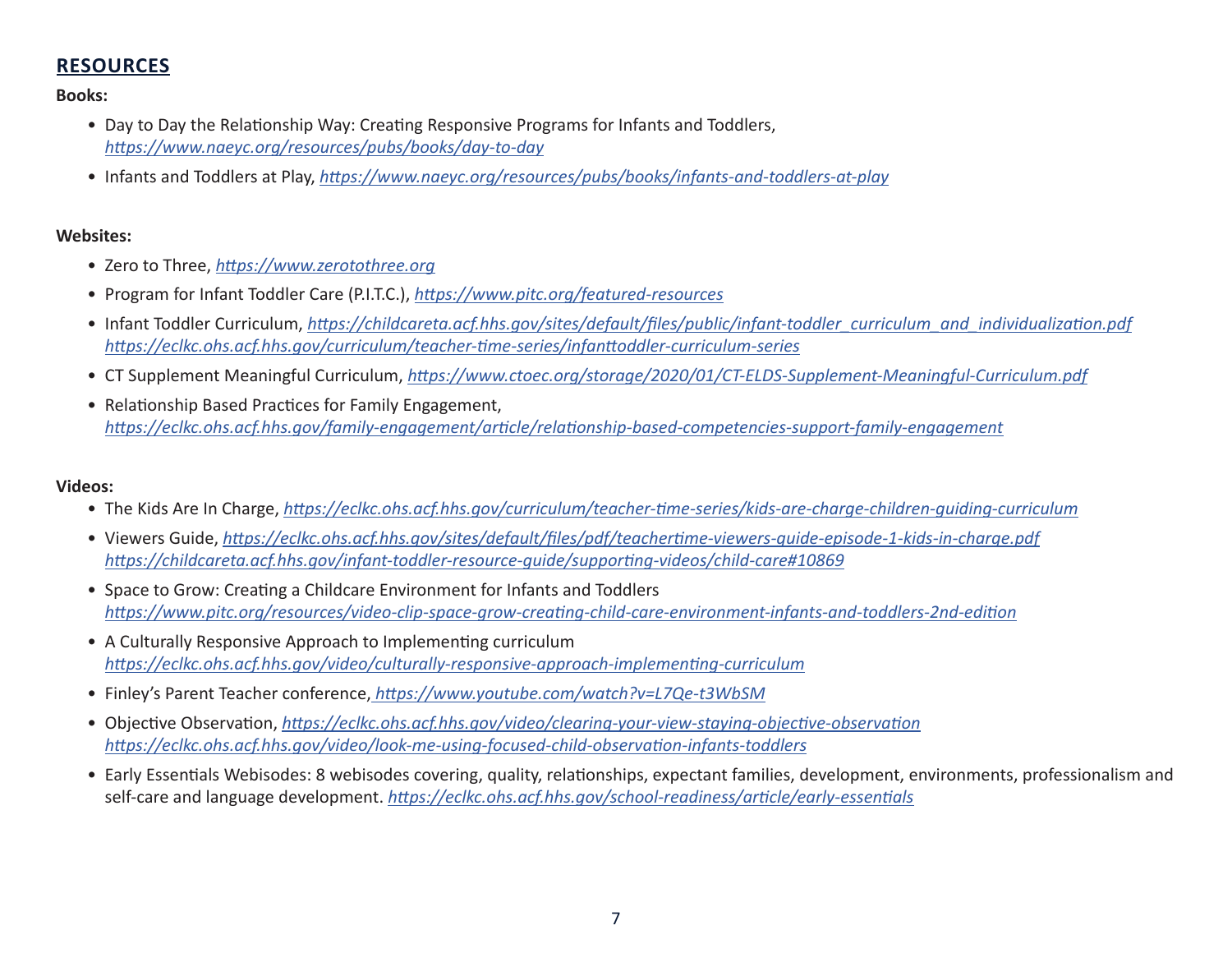- Babies (Focus Films)
	- 10 Keys to Culturally Sensitive Childcare: A discussion on cultural differences in child rearing practice and understanding the importance of establishing respectful trusting relationships with all parents.*<https://www.cdevideos.org/home.aspx?len=en>* (Free but requires you to register)
	- California Department of Education Free Video Streaming Service, *<https://www.cdevideos.org/DrdpVideo.aspx?len=en>* (Requires you to sign up but videos are free)
	- Video clips, handouts, and from Program for Infant Toddler Care (PITC), *<https://www.pitc.org/search?keyword=video>*

## **Articles:**

- Infant Toddler Resource Guide Observation, Documentation and Reflection *<https://eclkc.ohs.acf.hhs.gov/video/culturally-responsive-approach-implementing-curriculum>*
- The Importance of Home Language, *<https://eclkc.ohs.acf.hhs.gov/culture-language/article/importance-home-language-series>*
- 12 Ways to Support Language Development for Infants and Toddlers *<https://www.naeyc.org/our-work/families/support-language-development-infants-and-toddlers>*

## **Audio Podcast:**

• Dr. Kristie Pretti-Frontczak, *<https://prekteachandplay.com/podcast30/>* "Episode 30: How to Select And Implement The "Best" Curriculum For Inclusive Pre-K Classrooms."

## **Children's books:**

- Every Child is Different by Luna James (diversity, justice, equity)
- Where the Wild Things Are by Maurice Sendack (Describes the feelings of a toddler in time out)
- Smile for Auntie by Diane Paterson (Describes an aunt's techniques to try and get an infant to smile.)
- Read to Your Bunny by Rosemary Wells (strategies for supporting early language acquisition)
- Crunch, the Shy Dinosaur by Cirocco Dunlap, *<https://www.youtube.com/watch?v=Ez0rTxpewBo>* (About being aware of the impact your voice can have on some children.)
- Good Boy, Fergus by David Shannon, (Does "Good Boy, Good Girl, or Good Job really have the impact you are looking for?)
- Knuffle Bunny by Mo Willems (About observing and assessing the wants, needs, and desires or preverbal infants and toddlers).

## **Additional Resource:**

• Infant Toddler Responsive Caregiver List, *[https://elcduval.org/wp-content/uploads/gsod/091613%20ITRCC%20-%20Resource%20Guide%20](https://elcduval.org/wp-content/uploads/gsod/091613%20ITRCC%20-%20Resource%20Guide%20-%20GSOD%202.0%20-%20FINAL%202013.pdf) [-%20GSOD%202.0%20-%2 0FINAL%202013.pdf](https://elcduval.org/wp-content/uploads/gsod/091613%20ITRCC%20-%20Resource%20Guide%20-%20GSOD%202.0%20-%20FINAL%202013.pdf)*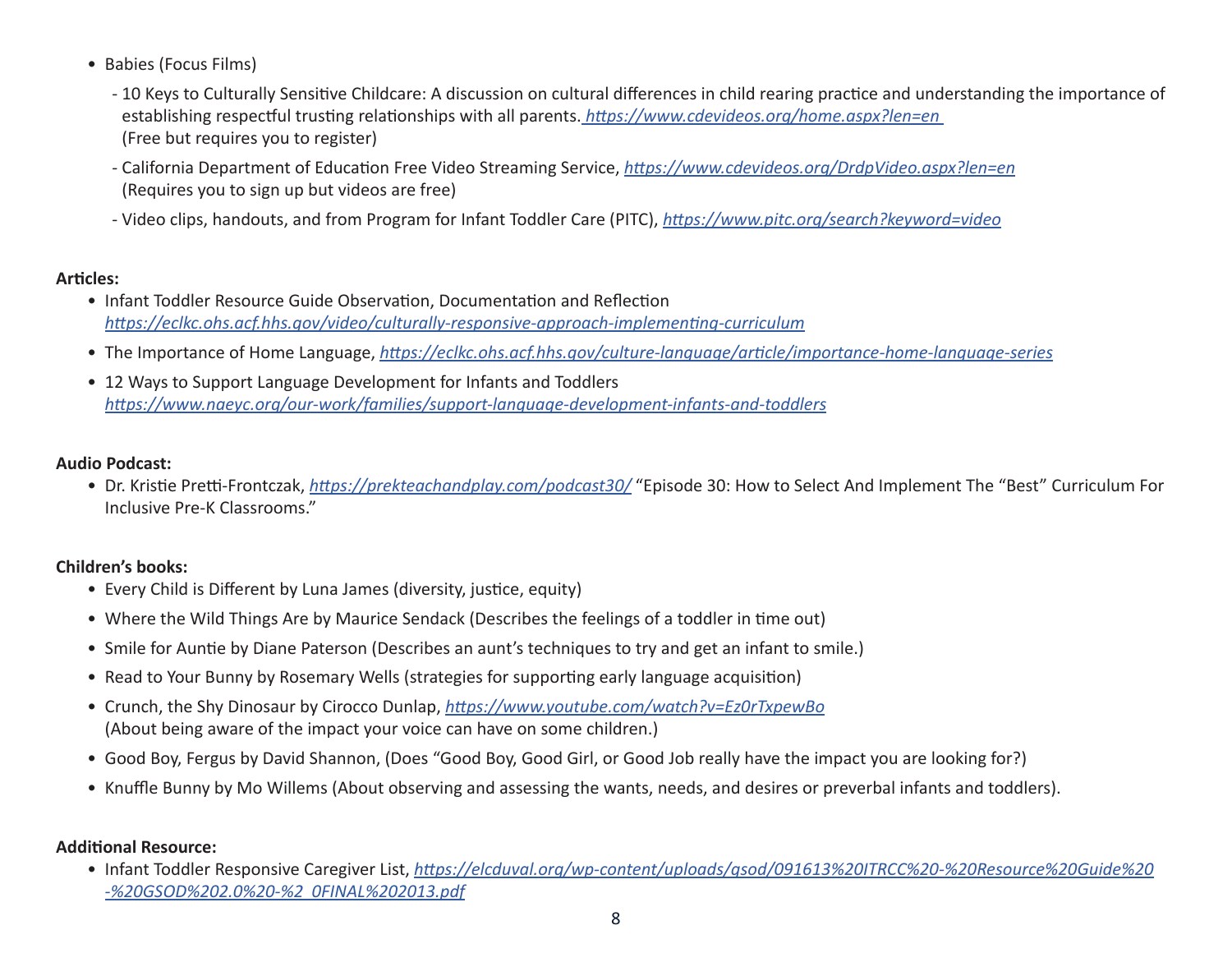### **Movie:**

• The Silent Child: The Silent Child is a British sign-language short film written by and starring Rachel Shenton and directed by Chris Overton, and released in 2017 by Slick Films. It tells the story of Libby, a profoundly deaf four-year-old girl, who lives a silent life until a social worker, played by Shenton, teaches her how to communicate through sign language

| MASTER COURSE OUTLINE WITH EXAMPLE SYLLABUS   METHODS AND TECHNIQUES FOR INFANTS AND TODDLERS   ECED 241 |                                                                                                                                                                                                                                                                                                                                                                               |                                                   |                                                                                                                                                                                                                                                               |                                                            |
|----------------------------------------------------------------------------------------------------------|-------------------------------------------------------------------------------------------------------------------------------------------------------------------------------------------------------------------------------------------------------------------------------------------------------------------------------------------------------------------------------|---------------------------------------------------|---------------------------------------------------------------------------------------------------------------------------------------------------------------------------------------------------------------------------------------------------------------|------------------------------------------------------------|
| <b>DATE</b>                                                                                              | <b>TOPIC AND LEARNING ACTIVITY</b>                                                                                                                                                                                                                                                                                                                                            | <b>ALIGNMENT WITH</b><br><b>COURSE OBJECTIVES</b> | <b>ASSIGNMENTS</b>                                                                                                                                                                                                                                            | <b>ALIGNMENT</b><br><b>WITH STUDENT</b><br><b>OUTCOMES</b> |
| <b>Week</b><br>$\mathbf{1}$                                                                              | <b>Introductions and syllabus review</b>                                                                                                                                                                                                                                                                                                                                      |                                                   |                                                                                                                                                                                                                                                               |                                                            |
| $\overline{2}$                                                                                           | Healthy, respectful, supportive, and challenging learning<br>environments. (The physical environment)                                                                                                                                                                                                                                                                         | CO <sub>1</sub>                                   | * Analyze images of infant toddler environments and<br>design a healthy, respectful, supportive, and challenging<br>learning environment.                                                                                                                     | SO <sub>1</sub>                                            |
| 3                                                                                                        | Healthy, respectful, supportive, and challenging learning<br>environments. (All the other environmental aspects)                                                                                                                                                                                                                                                              | CO <sub>1</sub>                                   |                                                                                                                                                                                                                                                               | SO <sub>1</sub>                                            |
| 4                                                                                                        | Feeding and routines; responsive, reciprocal, nurturing,<br>relationships in an infant toddler learning environment.                                                                                                                                                                                                                                                          | CO <sub>2</sub>                                   | *Watch live or virtual feeding, diapering, dressing and<br>transitions and identify the strategies used during<br>these routines. Discuss the importance of responsive,<br>reciprocal, nurturing, relationships in an infant toddler<br>learning environment. | SO <sub>2</sub>                                            |
| 5                                                                                                        | Components of cultural sensitivity and inclusion for all<br>infants and toddlers and their families.                                                                                                                                                                                                                                                                          | CO <sub>3</sub>                                   | *Watch and reflect on a video about cultural sensitivity<br>and inclusion for all infants and toddlers and their<br>families. https://eclkc.ohs.acf.hhs.gov/curriculum/<br>teacher-time-series/infanttoddler-curriculum-series                                | SO <sub>3</sub>                                            |
| 6                                                                                                        | <b>Infant Toddler Curriculum Models.</b>                                                                                                                                                                                                                                                                                                                                      | CO <sub>4</sub>                                   | *Describe the components of a Developmentally<br>Appropriate Curriculum and match Infant and toddler<br>curriculum models to their key components.<br>https://www.ctoec.org/storage/2020/01/CT-ELDS-<br>Supplement-Meaningful-Curriculum.pdf                  | SO <sub>4</sub>                                            |
| $\overline{7}$                                                                                           | The Cycle of Intentional Teaching in planning,<br>implementing, and evaluating individualized,<br>developmentally appropriate curricula for all children<br>birth to three including children with developmental<br>delays, disabilities, language and/or cultural differences.<br>* Introduce and examine the components of the CT<br>O.E.C., Cycle of Intentional Teaching. | CO <sub>5</sub>                                   |                                                                                                                                                                                                                                                               | SO 5                                                       |